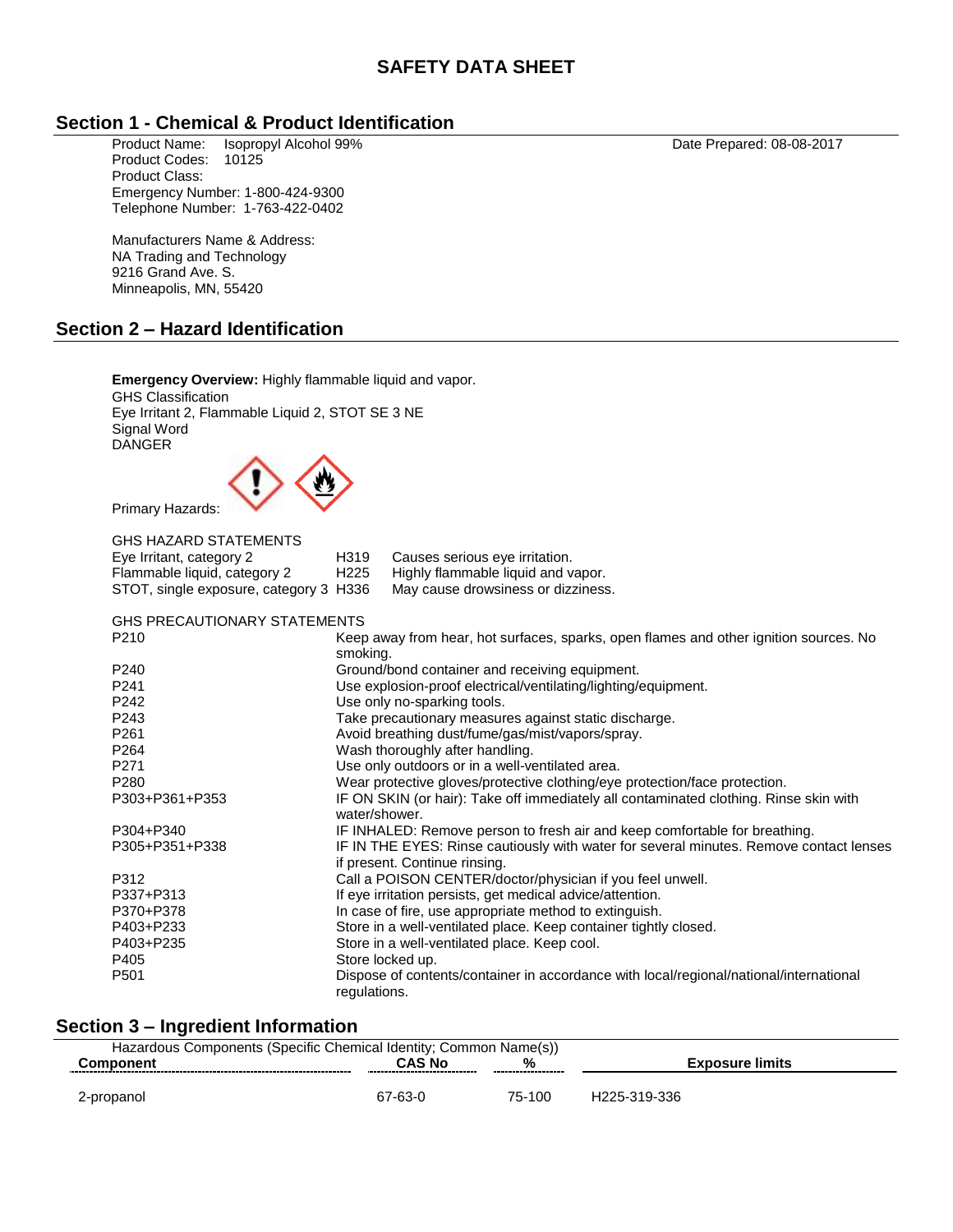#### **Section 4 – First Aid Measures**

| Inhalation:          | Rescuers should put on appropriate protective gear. Remove from area of exposure. If not breathing, give<br>artificial respiration. If breathing is difficult, give oxygen. Keep victim warm. Give immediate medical<br>attention. To prevent aspiration, keep head below knees. |
|----------------------|----------------------------------------------------------------------------------------------------------------------------------------------------------------------------------------------------------------------------------------------------------------------------------|
| Ingestion:           | Do not induce vomiting. Do not give liquids. Obtain emergency medical attention.                                                                                                                                                                                                 |
| <b>Skin Contact:</b> | Remove contaminated clothing. Wash skin with soap and water. Get medical attention. Wash clothing<br>separately and clean shoes before reuse.                                                                                                                                    |
| Eye Contact:         | Remove contact lenses if worn. Immediately flush eyes with water. Flush eyes with water for a minimum of<br>15 minutes, occasionally lifting and lowering upper lids. Get medical attention promptly.                                                                            |

#### **Section 5 – Fire Fighting Measures**

.

| <b>Flash Point:</b>                        |                                                                                                                                                                                                                                                                                                                                                                                                                                                                                         |
|--------------------------------------------|-----------------------------------------------------------------------------------------------------------------------------------------------------------------------------------------------------------------------------------------------------------------------------------------------------------------------------------------------------------------------------------------------------------------------------------------------------------------------------------------|
| Unusual fire / Explosion<br><b>Hazards</b> | Vapors/dust may cause flash fire or explosion. Highly flammable liguid and vapors. Vapors can<br>travel to a source of ignition and flash back. Empty containers retain product residue (liquid and/or<br>vapor) and can be dangerous. DO NOT pressurize, cut, weld, braze, solder, drill, grind, or expose<br>such containers to heat, flame, sparks, static electricity, or other sources of ignition. Also, do not<br>reuse container without commercial cleaning or reconditioning. |
| <b>Fire Extinguishing</b><br>Media:        | Carbon dioxide, Dry Chemical, Foam, Water Fog                                                                                                                                                                                                                                                                                                                                                                                                                                           |
| <b>Special</b><br>Information:             | As in any fire, wear self-contained breathing apparatus pressure-demand and full protective gear.<br>Water runoff can cause environmental damage. Dike and collect water used to fight fire. Water<br>spray to cool containers or protect personnel. Use with caution. Avoid use of solid water streams.<br>Use water spray to knock down vapors.                                                                                                                                       |

#### **Section 6 – Accidental Release Measures**

Ventilate area of leak or spill. Wear appropriate protective equipment as specified in Section 8.

**Spills:** Absorb spill with inert material (e.g. dry sand or earth), then place in a chemical waste container. Avoid runoff into storm sewers and ditches which lead to waterways. Use only non-combustible materials for clean-up. Recover by pumping (use an explosion-proof or hand pump). Use clean, non-sparking tools to collect absorbed materials. Eliminate all ignition sources. Prevent additional discharge of materials if able to do so safely. If leak or spill has not ignited, use water spray to disperse the vapors. Do not touch or walk through spilled material. Stay upwind of spill. Ventilate spill area. Collect spilled materials for disposal. Wear appropriate personal protective equipment. See Exposure Controls section). A vapor suppressing foam may be used to reduce vapors.

# **Section 7 - Handling & Storage**

Handling: Use only in a well ventilated area. Follow all label precautions even after containers are emptied because they may retain product residues. Ground and bond containers when transferring material. Use spark-proof tools and explosion proof equipment. Avoid contact with eyes, skin, and clothing. Always open containers slowly to allow any excess pressure to vent. Avoid breathing vapor, fumes or mist.

Storage: Keep away from hear, sparks, and flame. Keep container closed when not in use. Protect from direct sunlight. Store containers in a cool, well ventilated place.

# **Section 8 – Exposure Control/Personal Protection**

#### **Ingredients with Occupational Exposure Limits**

| <b>Chem Name</b> | <b>ACGIH TLV-TWA</b> | <b>ACGHIH TLV STEL</b> | <b>OSHA PEL-TWA</b> | <b>OSHA PEL - CEILING</b> |
|------------------|----------------------|------------------------|---------------------|---------------------------|
| 2-propanol       | 200 ppm              | $400$ ppm              | $400$ ppm           | N.D                       |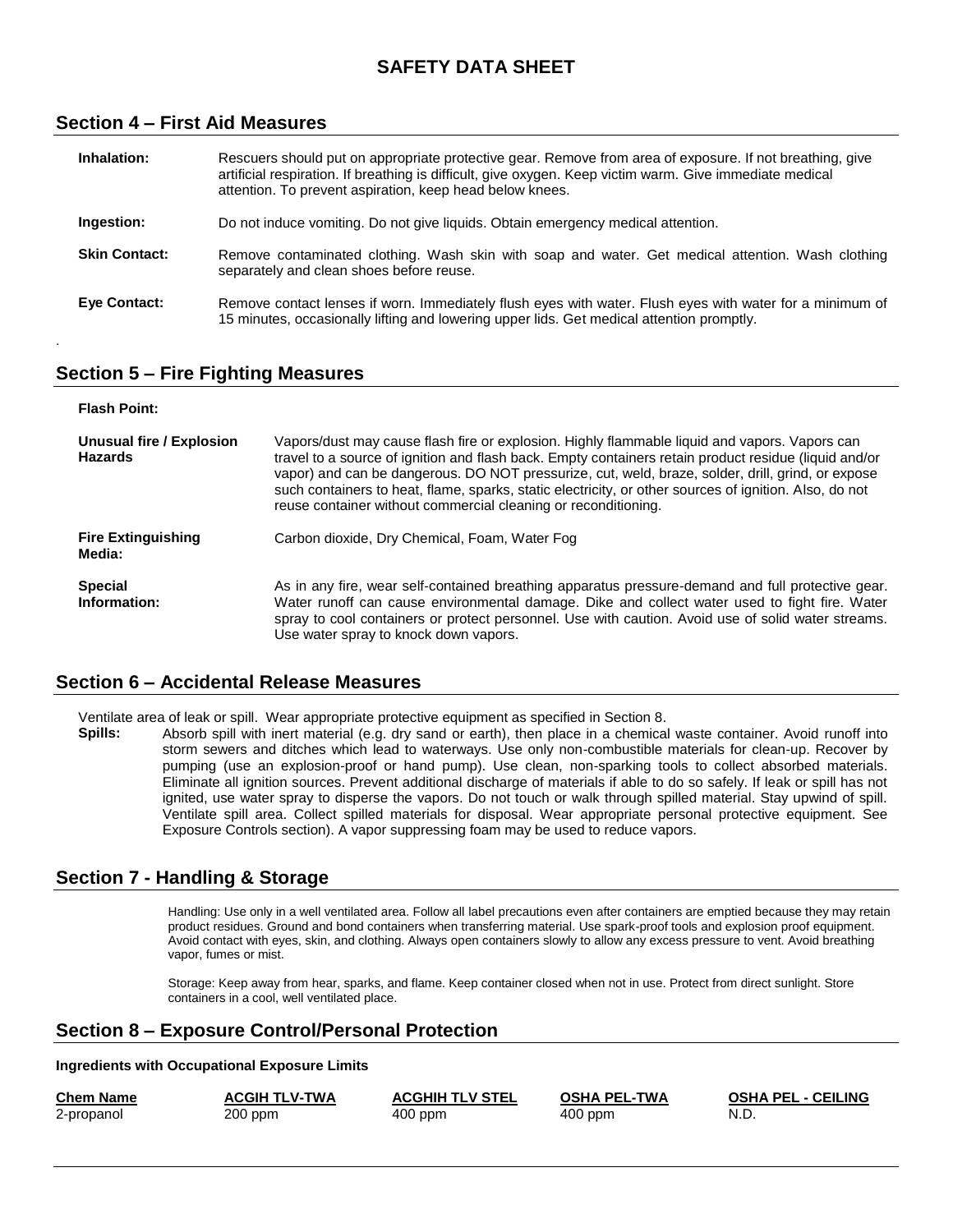Respiratory Protection: NIOSH/MSHA approved respirators may be necessary if airborne concentrations are expected to exceed exposure limits.

Skin Protection: Wear protective gear as needed – apron, suit, boots. Wear impervious protective gloves. Wear long sleeves when contact if likely to occur.

Eye Protection: Use chemical splash goggles and face shield (ANSI Z87.1 or approved equivalent).

Other Protective Equipment: Facilities storing or utilizing this material should be equipped with an eyewash facility and a safety shower.

Hygienic Practices: Wash thoroughly after handling. Wash hands before eating. Remove contaminated clothing and wash before reuse. Avoid breathing vapors. Do not eat, drink, or smoke in areas where this materials is used.

### **Section 9 – Physical/Chemical Properties**

**Appearance: Boiling Point: Boiling Point: Boiling Point: Boiling Point:** 180° - 181° F. Clear colorless liquid

Typical

**Odor: Melting Point:**

**Solubility: Vapor Density (Air = 1)** Soluble 2.08

**Specific Gravity: Vapor Pressure (mm Hg)** 32.25 mm Hg @ 20C

**pH: Evaporation Rate (H2O=1)** N.D. 2.88 (n-Bu Acetate=1) **% VOC** N.D.

# **Section 10 – Stability & Reactivity**

| Stability:                                         | No Information.                                                                                                                                                                                                                                            |
|----------------------------------------------------|------------------------------------------------------------------------------------------------------------------------------------------------------------------------------------------------------------------------------------------------------------|
| <b>Hazardous Decomposition</b><br><b>Products:</b> | Toxic gases/fumes are given off during burning or thermal decomposition. During combustion<br>carbon monoxide may be formed. During combustion carbon dioxide may be formed.                                                                               |
| <b>Hazardous</b><br><b>Polymerizations:</b>        | No information.                                                                                                                                                                                                                                            |
| Incompatibilities:                                 | Prevent contact with strong oxidizing agents. Avoid contact with caustics. Prevent contact with<br>halogens. Avoid contact with amines. Prevent contact with inorganic acids. Prevent contact with<br>aldehydes. Avoid contact with chlorinated compounds. |
| <b>Conditions to Avoid:</b>                        | Avoid impact, friction, heat, sparks, flame, and source of ignition.                                                                                                                                                                                       |

# **Section 11 – Toxicological Information**

**Inhalation:** Vapors can cause irritation of the respiratory tract. High concentration can cause headache, nausea, weakness, lightheadedness, and stupor (CNS depression). May cause dizziness and drowsiness. May cause central nervous system depression.

**Skin:** Prolonged or repeated contact can result in defatting and drying of the skin which may result in skin irritation and dermatitis (rash). May cause skin irritation.

**Eye:** Causes serious irritation to eyes.

**Ingestion:** Irritating to mouth, throat, and stomach. May cause central nervous depression. May be fatal if swallowed and enters airway.